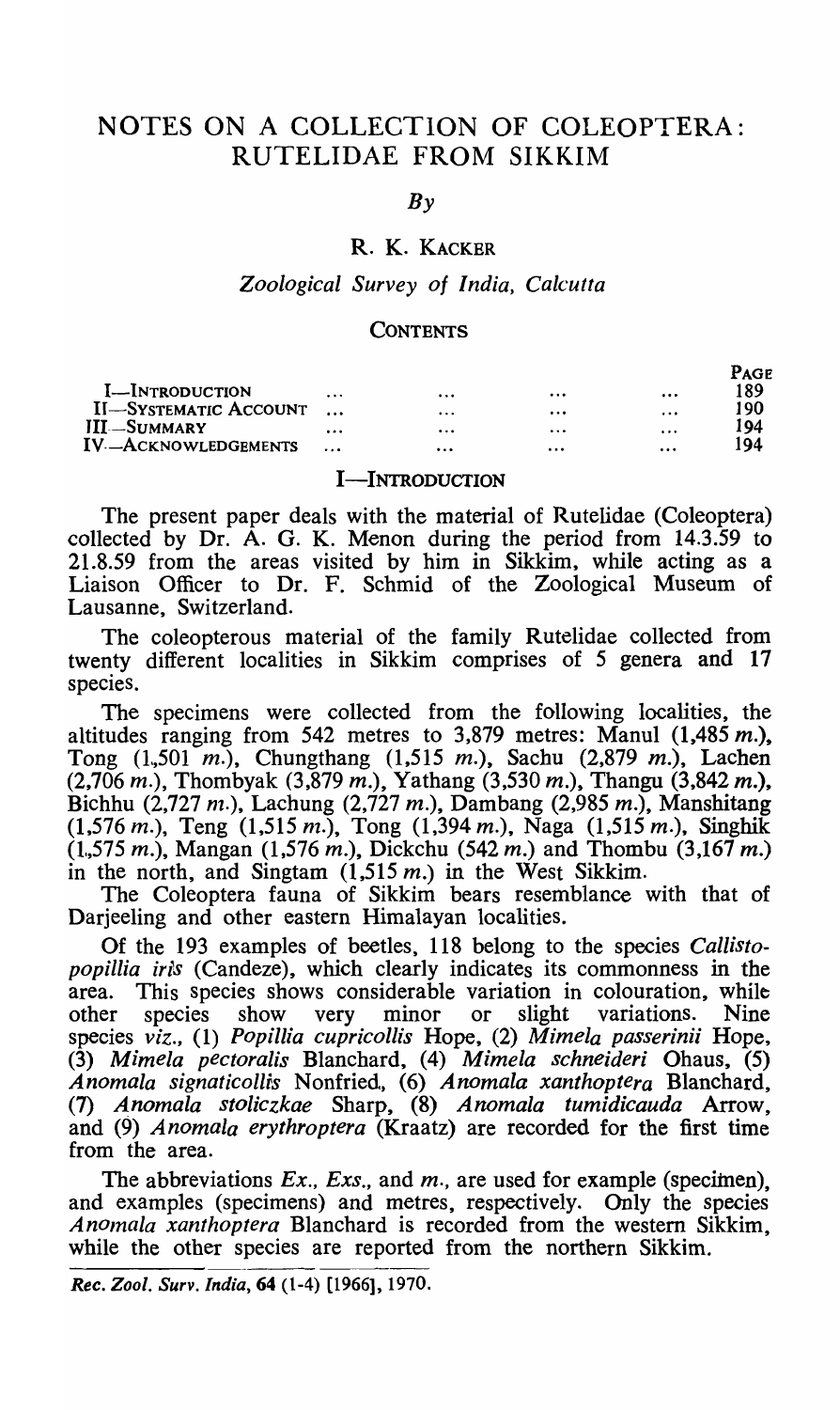## II-SYSTEMATIC ACCOUNT

Order Superfamily Family COLEOPTERA SCARABAEOIDEA **RUTELIDAE** 

## 1. Dactylopopillia virescens (Hope)

*1831. Popillia virescens* Hope, *Gray's Zool. Miscell.,* p. 23.

*1917. Dactylopopillia virescens.* Arrow, *Fauna Brit. India, Coleoptera: Lamellecornia,* pt. 2, p. 56.

*Material.-2* exs. as follows: 1 ex., Manshitang (1,576 *m.),* 26. vii. 59; and lex., Teng (1,515 m.), 30 vii. 59.

Remarks.—Originally described from Nepal, this species has been recorded from West Bengal (Darjeeling, Mongphu, Soom, Pedong, Kurseong, Gopaldhara., Rungbong Valley) and also from Sikkim (upper Tiesta). The colour of the specimens examined varies from those described originally, the elytra being brown chocolate with greenish metallic lusture. Pronotum rugosely punctured except for the basal part.

## 2. Popillia cyanea Hope

*1831. Popiliia cyanea* Hope, *Gray's Zool. Miscell.,* p. 23.

*1917. Popillia cyanea:* Arrow, *Fauna Brit. India, Coleoptera: Lamellicornia,*  pt. 2, p. 62.

*Material.-19* exs. as follows: 2 exs., Yathang (3,530 *m.),* 17. vi. 59; 4 exs., Chungthang (1,551 m.), 23. vii. 59, 29. vii. 59; 5exs., Manshitang  $(1,576 \, \text{m}.)$ , 26. vii. 59; 7 exs., Naga  $(1,515 \, \text{m}.)$ , 2. vii. 59; 1 exs., Dickchu (542 m.), 14. viii. 59.

*Remarks.-The* species was first recorded from Nepal. It is known to occur in West Bengal (Siliguri, Darjeeling, Kurseong, Mongphu, Peshok, Gopaldhara), Assam (Khasi hills), U.P. (Nainital, Almora), Sikkim (Upper Tiesta) and Nepal (Kathmandu, Sundrijal, Gowhar, Chandra Giri).

## 3. Popillia nitida var. concolor Kraatz

*1831. Popillia nitida* Hope, *Gray's Zool. Miscell,* p. 23.

*1917. Popillia nitida* yare *concolor* Kraatz, Arrow, *Fauna Brit. India, Coleoptera: Lamellicornia,* pt. 2, p. 70.

*Material.-6* exs. as follows: 1 ex., Thombu (3,167 *m.),* 14. vi. 59 ; 1 ex., Yathang (3,530 m.), 15. vi. 59 ; 3 exs., Lachen (2,706 m.), 30. vi.59; 1 ex. Bichhu (2727 m.), 14. vii. 59.

*Remarks.-P. nitida* var. *concolor* was described from Sikkim. The species P. *nitida* has already been reported from West Bengal (Darjeeling, Kurseong), Assam (Khasi Hills), Manipur and Sikkim (Gangtok, Laching), besides Nepal (which is the type locality).

## 4. Popillia cupricollis Hope

*1831. Popi/'ia cupricollis* Hope, *Gray's Zool. Miscell.,* p. 23.

*1917. Popillia cupricollis:* Arrow, *Fauna Brit. India, Coleoptera: Lamellicornia,*  pt. 2, p. 73.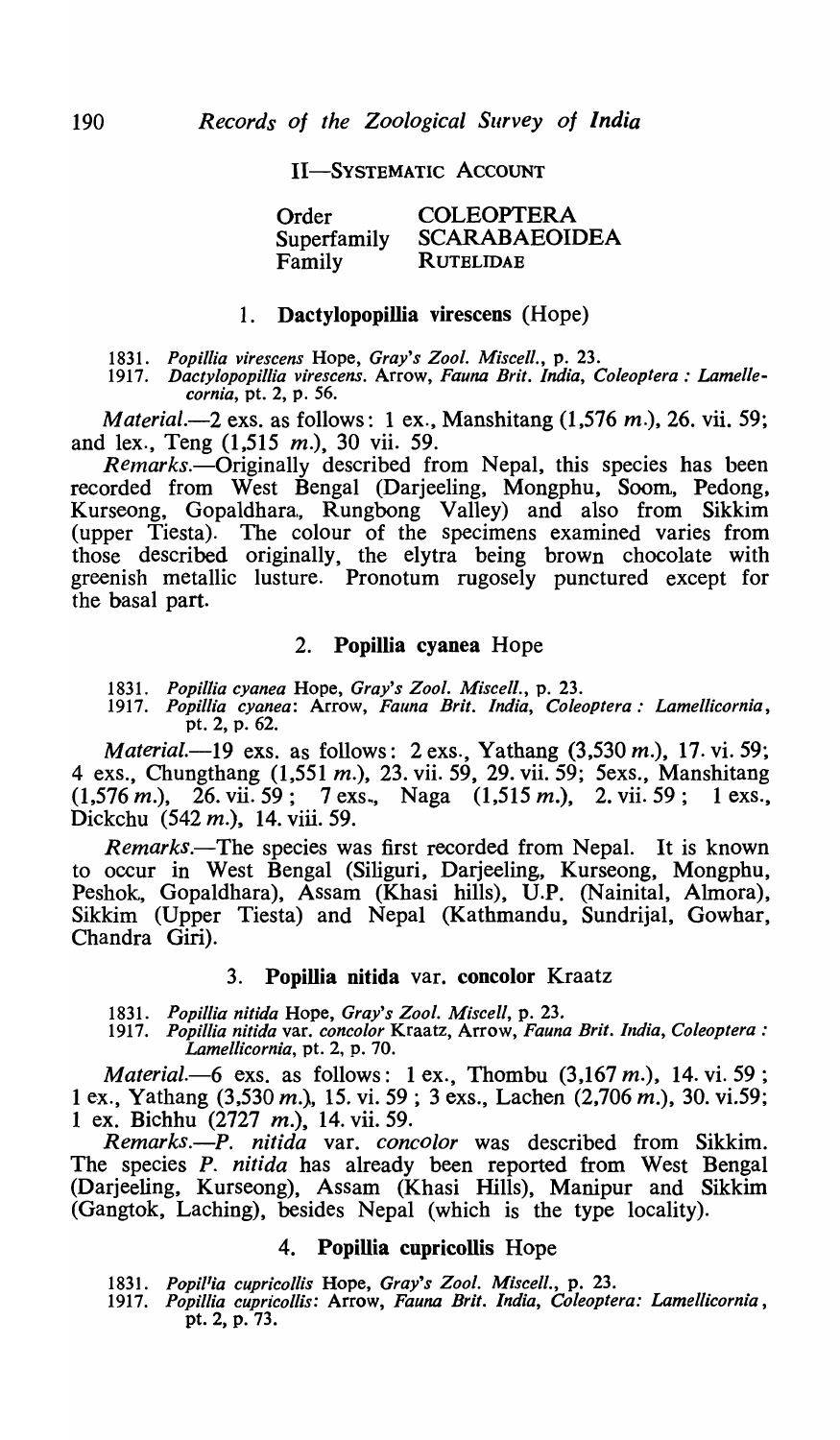*Material.*—4 exs. as follows: 1 ex., Manshitang (1,576 *m.*), 26.vii.59; 1 ex., Tong (1,394 m.), 1. viii. 59; 1 ex., Naga (1,515 m.) 2. viii. 59; 1 ex., Dickchu (542 m.), 13. viii. 59.

*Remarks.-It* is a very widely distributed species in the Himalayan belt and it has been recorded from the Punjab (Kangra Valley, Kulu, Kasauli), Himachal Pradesh (Simla), U.P. (Nainital, Kumaon, Mussoorie), West Bengal (Darjeeling, Kurseong, Pedong, Soom), and Nepal (which is its type locality). It is now reported from the above localities in Sikkim, thus extending the limits of its distribution eastward.

## 5. Callistopopillia iris (Candeze)

*1869. Anomala iris* Candeze, *Col. Hajte,* 5, p. 43.

*1917. Callistopop,lIia iris:* Arrow, *Fauna Brit. India, Coloptera Lamellicornia,*  pt. 2, p. 93.

*Material.-118* exs. as follows: 22 exs., Lachen (2,706 m.), 9.vi.59; 3 exs., Yathang (3.,530 m.), IS.vi.59, 17.vi.59; 90 exs., Thangu (3,842 *111.),*  18.vi.59; 3 exs., Lachung (2,727 m.), 30.vi.59.

*Remarks.*--A long series of specimens of the species is present in the collection examined. The species is already known from West Bengal (Darjeeling, Kurseong, Mongphu, Murshidabad), Jammu & Kashmir (Ladakh), Tibet (Yatong) and Sikkim.

In this species the colouration varies considerably. Originally described as bright metallic green and side of the elytra fiery red, but in some of the specimens examined the colour of elytra is completely reddish, with faint green metallic lustre and the fiery red band is completely obscure. The general appearance of elytra in these specimens is somewhat dull as compared to the typical specimen of the species.

## 6. Mimela passerinii Hope

*1842. Mimela passerinii* Hope, *Proc. Linn. Soc.,* 1, p. 128.

*1917. Mimela passerinii:* Arrow, *Fauna Brit. India, Coleoptera: Lamellicornia,*  pt. 2, p. 105.

*Material.*-22 exs. as follows: 11 exs., Lachen (2,706 m.), 21.vi.59; 6 exs., Lachung  $(2,727 \, \text{m.})$ ,  $30.\text{vi.59}$ ;  $2 \text{ exs.}$ , Chungthang (1,515 m.), 2.vii.59; 2 exs., Dambang (2,985 m.) IO-II.vii.59; 1 exs., Naga (1,516 m.), 4.viii.59.

*Remarks.-This* species is already known from Sikkim (Lachen Valley)., West Bengal (Darjeeling, Soom, Birchil hill, Mongphu, Jal Pahar), Jammu & Kashmir (Cambellpur), Tibet and West China.

## 7. Mimela pectoralis Blanchard

1851. *Mimela pectoralis Blanchard, Cat. Coll. Ent. Mus., Paris, (1850), p. 197.*<br>1917. *Mimela pectoralis: Arrow. Fauna Brit. India, Coleoptera: Lamellicor* 

*1917. Mimela pectoralis:* Arrow. *Fauna Brit. India, Coleoptera: Lamellicornia,*  pt. 2, p. 107.

*Material.*—Singhik  $(1,576 \, m.)$ , 5.viii.59; 1 ex., Mangan  $(1,576 \, m.)$ . *Remarks.-This* species has been previously recorded from West-Pakistan (Lahore), India: Himachal Pradesh (Simla), and Nepal. It is now reported for the first time from the above localities in northern Sikkim.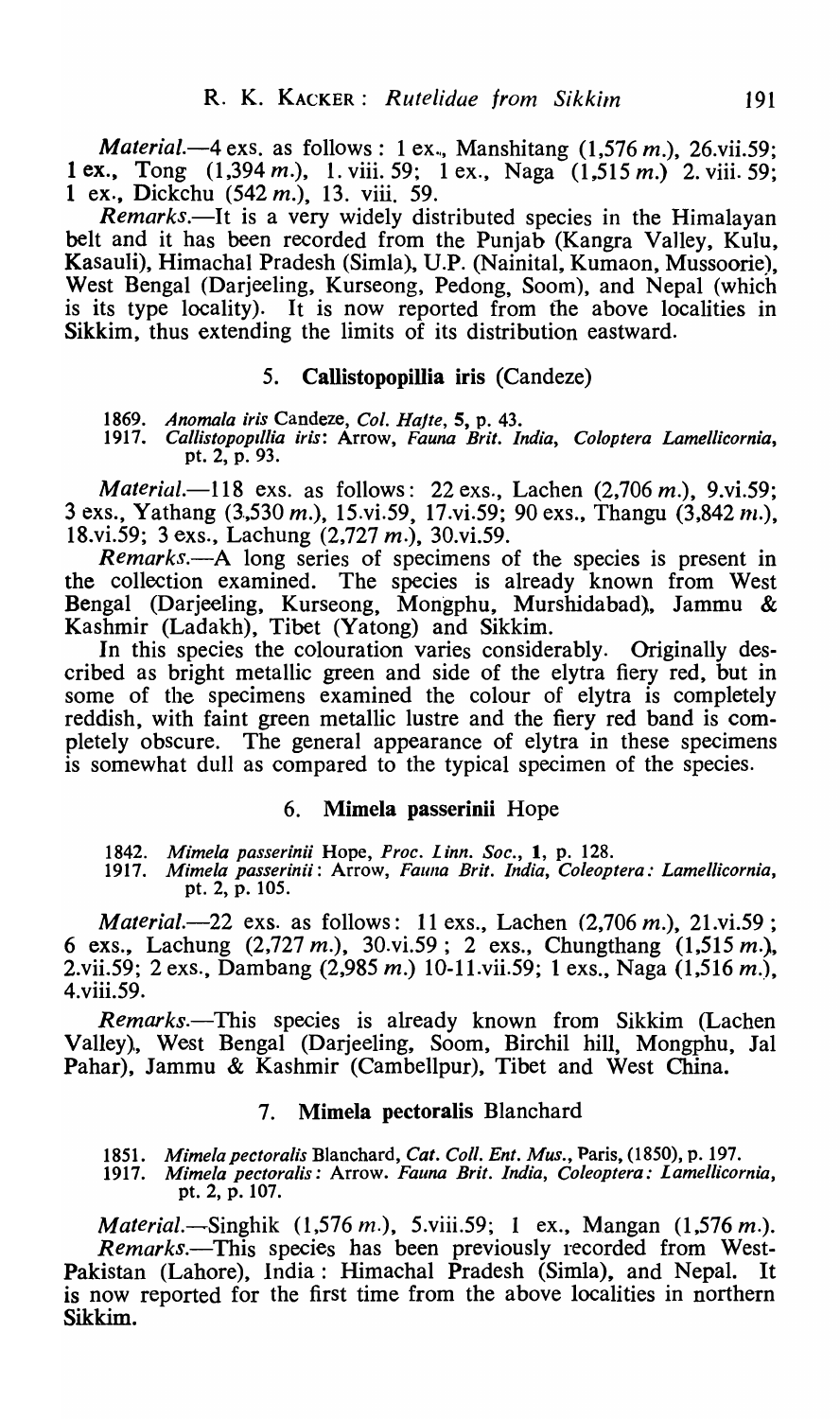## 8. Mimela scbneideri Ohaus

*1905. Mimela schneideri* Ohaus, *Deutsche, Ent. 2eits.,* p. 89.

*1917. Mimela schneideri:* Arrow, *Fauna Brit. India, Coleoptera: Lamellicornia,*  pt. 2, p. 108.

*Material.*-3 exs. as follows: 1 ex., Thombyak (3,879 *m.*), 2.vi.69; 2 ex., Lachen (2,706 m.), 4.vi.59.

*Remarks.-This* species has already been recorded from Assam (Kohima, Naga hills), Manipur, Burma (Ruby mines, Maymyo). It is now reported from the above localities in northern Sikkim.

#### 9. Mimela princeps Hope

1842. *Mimela princeps* Hope, *Trans. ent. Soc. London,* 3 p.65.

*1917. Mimela princeps:* Arrow, *Fauna Brit. India, Coloeptera: lamellicornia,*  pt. 2, p. 115.

*Material.-3* exs. as follows: 1 ex., Tong (1,394 *m.),* I.viii.59; 1 ex., Singhik (1,576 m.), 6.viii.59; 1 ex., Mangan (1,576 m.), 11.viii.59.

*Remarks.*-It is known to occur in West Bengal (Siliguri Darjeeling, Ghumti, Pashok, Gopaldhara, Rungbong Valley, Mongphu), Assam (Khasi Hills, Shillong, Namoth Cachar), Burma (Tonkin), Bhutan and Sikkim.

## 10. Mimela heterochropus Blanchard

1851. *Mimela heterochropus* Blanchard, *Cat. Coli. Ent. Mus., Paris,* (1850), p. 196. *1917. Mimela heterochropus:* Arrow, *Fauna Brit. India, Coleoptera: Lamellicornia, pt. 2, p. 117.* 

*Material.*-2 exs., Dickchu (542 m.), 15.viii.59.

*Remarks.-The* species was originally recorded from Nepal. It is also known to occur in Sikkim, U.P. (Nishangarh Dist. Bahraich), West Bengal (Lebong Mongphu, Rungbong, Kurseong, Darjeeling), Assam (Naga Hills), Burma and Tonkin.

## 11. Anomala signaticollis Nonfried

*1893. Anomala signaticollis* Nonfried, *Berl. Ent. Zeitschr.,* p. 334.

1917. *Anomala signaticol/is,* Arrow, Fauna Brit. India, *Coleoptera: Lamellicornia,* pt. 2, p. 198.

*Material.*-1 ex., Lachen (2,706 m.), 5.vi.59.

*Remarks.*—This species is known from U.P. (Dehra Dun), Assam (Khasi Hills., Shillong, Cherrapunji) and Manipur. It is now recorded from Sikkim. The specimens of this species have an undivided prothoracic dark patch (c.f. A. *fulviventris* Bl.)

## 12. Anomala agilis Arrow

*1917. Anomala agilis* Arrow, *Fauna Brit. India, Coleoptera: Lamellicornia,*  pt. 2, p. 207.

*Material.*-1 ex., Chungthang (1,551 *m.*), 23.viii.59.

*. Remarks.-This* species is known to occur in West Bengal (Darjeelng, Kurseong, Soom, Pashok, Mongphu), and Bhutan. It is now recorded from Sikkim.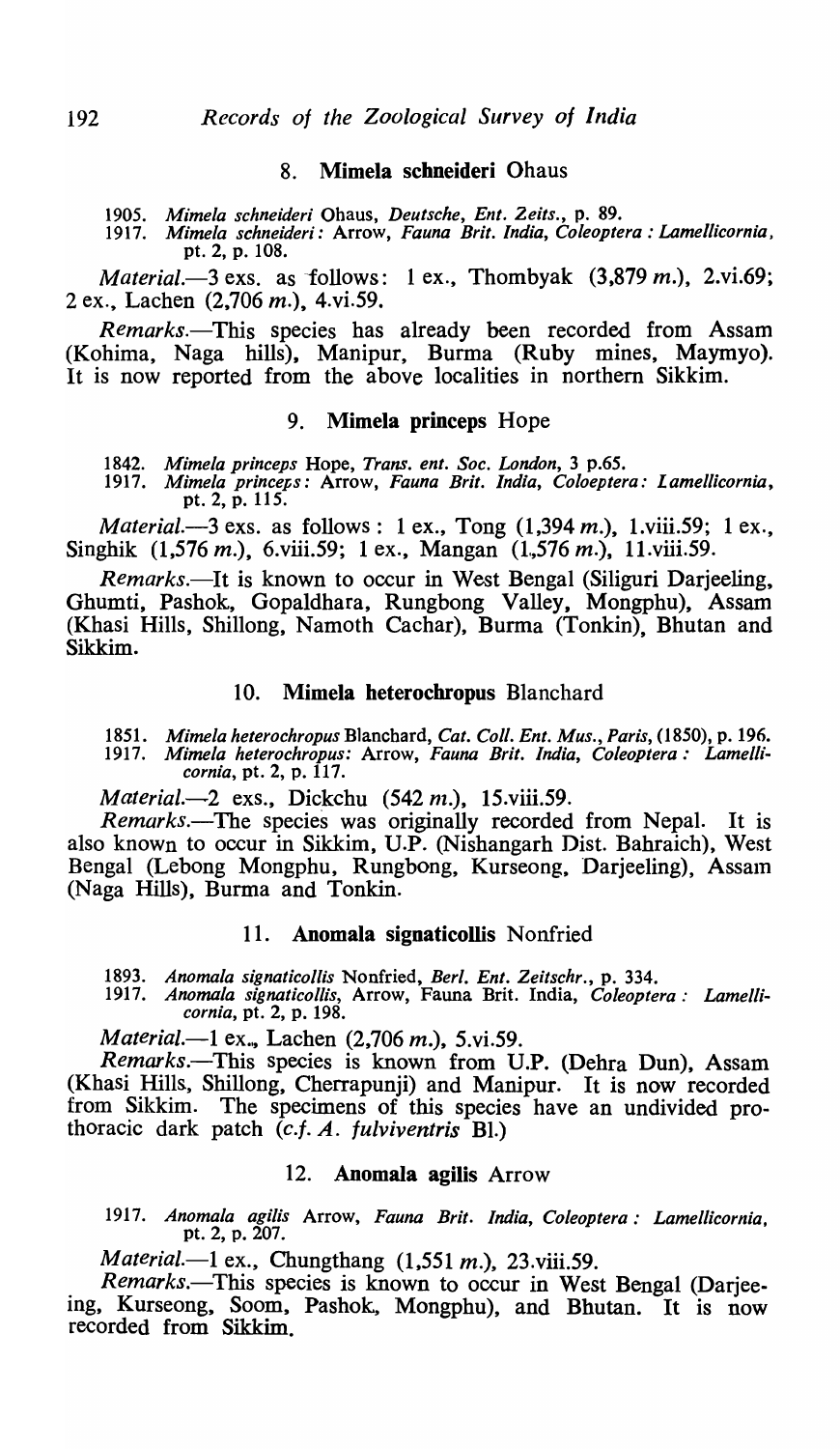## 13. Anomala xanthoptera Blanchard

*1851. Anomala xanthoptera* Blanchard, *Cat. Coil. Ent. Mus. Paris,* (1850), p. 195.

1917. *Anomala xanthoptera:* Arrow, *Fauna Brit. India, Coleoptera: Lamellicornia,*  pt. 2, p. 224.

*Material.-l* ex. from western Sikkim, Singtam (1,515 *m.),* 5.iv.59.

*Remarks.-This* species has been reported from the Himanchal Pradesh (Kulu Valley and Kangra Valley), and U.P. (Dehra Dun). The present record from the western Sikkim is of interest.

## 14, Anomala perplexa (Hope)

1839. *Euch/ora perplexa* Hope, *Proc. zool. Soc.,* 2, p. 70.

1917. *Anomtlla perplexa:* Arrow, *Fauna Brit. India, Coleoptera: Lamellicornia,*  pt. 2, p. 228.

*Material.-4* exS. as follows: 3 exs., Dickchu (542 *m.),* 3.viii.59; 1 ex., Naga  $(1,515 \, m.)$ , 2.viii.59.

*Remarks.-The* species is already recorded from West Bengal (Darjeeling, Gopaldhara, Rungbong Valley, Pedong, Mongphu), Sikkim (Gangtok), Bhutan (Maria Basti) and Nepal.

## 15. Anomala stoliczkae Sharp

1873. *Anomala (Callistethus) stolicz.kae* Sharp, J. *Roy. Asia!. Soc. Bombay,* 48, ?, p. 173.

1917. *Anomala stoliczkae:* Arrow, *Fauna Brit. India, Coleoptera: Lamellicornia,*  pt. 2, p. 243.

*Material.-2* exs., Sachu (2,879 m.), 16.v.59; 1 ex., Lachung (2,727 m.)., 2.vii.59.

*Remarks.*—This species is known to occur in West Pakistan (Murree), India, V.P. (Jaunsar), West Bengal (Darjeeling)., Tibet and West China. The elytra are pea-green in colour, and the humeral and apical calli are ruby red.

## 16. Anomala tumidicauda Arrow

- 1912. *Anomala (Callistethus) tumidicauda* Arrow, *Ann. Mag. nat., Hist.,* (8) 9, p.83.
- 1917. *Anomala tumidicauda:* Arrow, *Fauna Brit. India, Coleoptera: Lamellicornia,*  pt. 2, p. 247.

*Material.*-2 exs. as follows: 1 ex., Lachung  $(2,727 \, \text{m.})$ , 30.vi.59; 1 ex., Lachen (2,706 m.), 2.vi.59.

*Remarks.*—This species is known to occur in West Bengal (Darjeeling, Kurseong, Labong). It is now recorded from Sikkim.

#### 17. Anomala erythroptera (Kraatz)

1892. *Ischnopopillia erythroptera* Kraatz, *Deutsche Ent. Zeits.,* p. 295.

1917. *Anomala erythroptera: Arrow,Fauna Brit. India, Coleoptera: Lamellicornia*  pt. 2, p. 262.

*Material.-l* ex., Manul (1,485 *m.),* IO.vi.59.

*Remarks.-This* species is recorded from Assam (Khasi Hills, \Shillong), and West Bengal (Kurseong, Darjeeling, Suriel, Mongphu). It is now being recorded from the above locality in Sikkim.